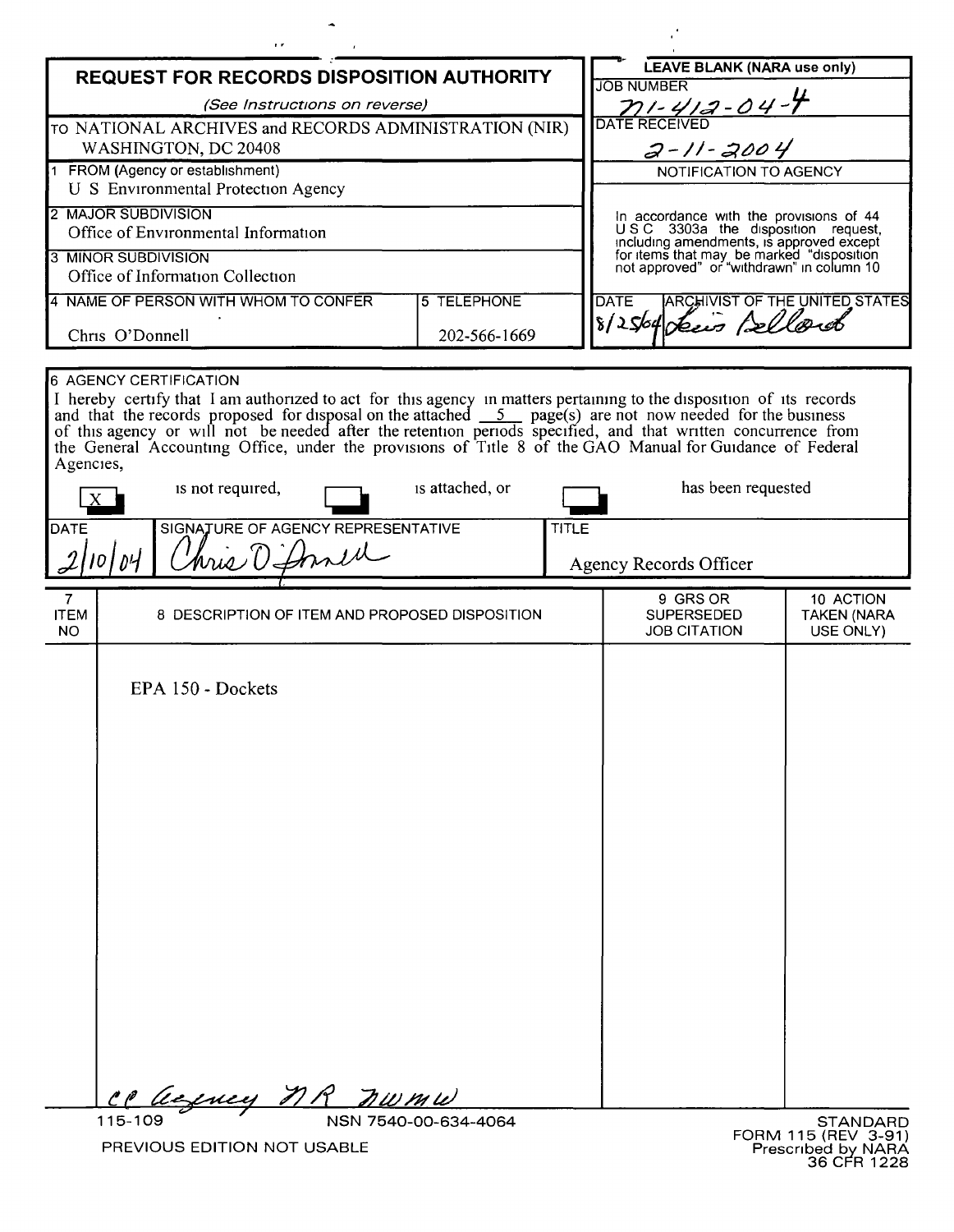**This schedule is under development and MAY NOT be used to retire or destroy records.** If you **have any questions, please contact the Records Help Desk.**

# **EPA Records Schedule 150**

**Development:** *02/0312004*

**Title:** Dockets

**Program:** All Programs

**Applicability:** Agency-wide

**Agency File Code:** REGS 150

### **NARA Disposal Authority:**

• Pending

#### **Description:**

A docket is a collection of documents available to the public for review and, often, public comment Dockets may be related to the development of rules and regulations (regulatory docket) or made available for other reasons not related to rulemakmg (general docket)

Regulatory dockets include records relating to the development of EPA regulations Records may consist of Federal Register documents (e g, advance notices of proposed rulemakmg, proposed rules, final rules, and notices of availability, background documents (e g, relevant techmcal documents and mformation, technical resource documents, guidance, manuals and directives, contractors' reports supportmg the rulemaking, internal documents that provide necessary factual background, and trip reports), correspondence or meeting summaries ( $e \rho$ , records of communications with outside parties containing relevant information, lists of participants and summary minutes of meetings with external groups, and summaries of telephone conversations containing relevant information), public hearing transcripts and lists of speakers/attendees, pubhc comments submitted to EPA and responses to public comments documents, supportmg matenals for adnnrustratrve requirements (e g , matenals relatmg to the Regulatory Flexibility Act, Executive Order 12866, and other relevant statutes, orders, and pohcies), and any other matenal deemed appropnate by the program office

General dockets contam documents made available for public review and, often, comments that may not be related to EPA's regulations Dockets may be established for an array of non-rulemaking actions They contain materials relating to actions on which EPA is required to solicit comment such as proposed collections of information under the Paperwork Reducation Act, proposed settlements and agreements in hitigation, draft permits, and various types of approvals for state and tribal programs They may also contain materials EPA is making available for public inspection, but not soliciting comments

FIles mc1ude comprehensive indices of all matenals placed m the Docket

Also includes the EDOCKET system, an on-line public review and comment system currently in use by EPA headquarters dockets and eventually to be used by all major EPA dockets All new and day-forward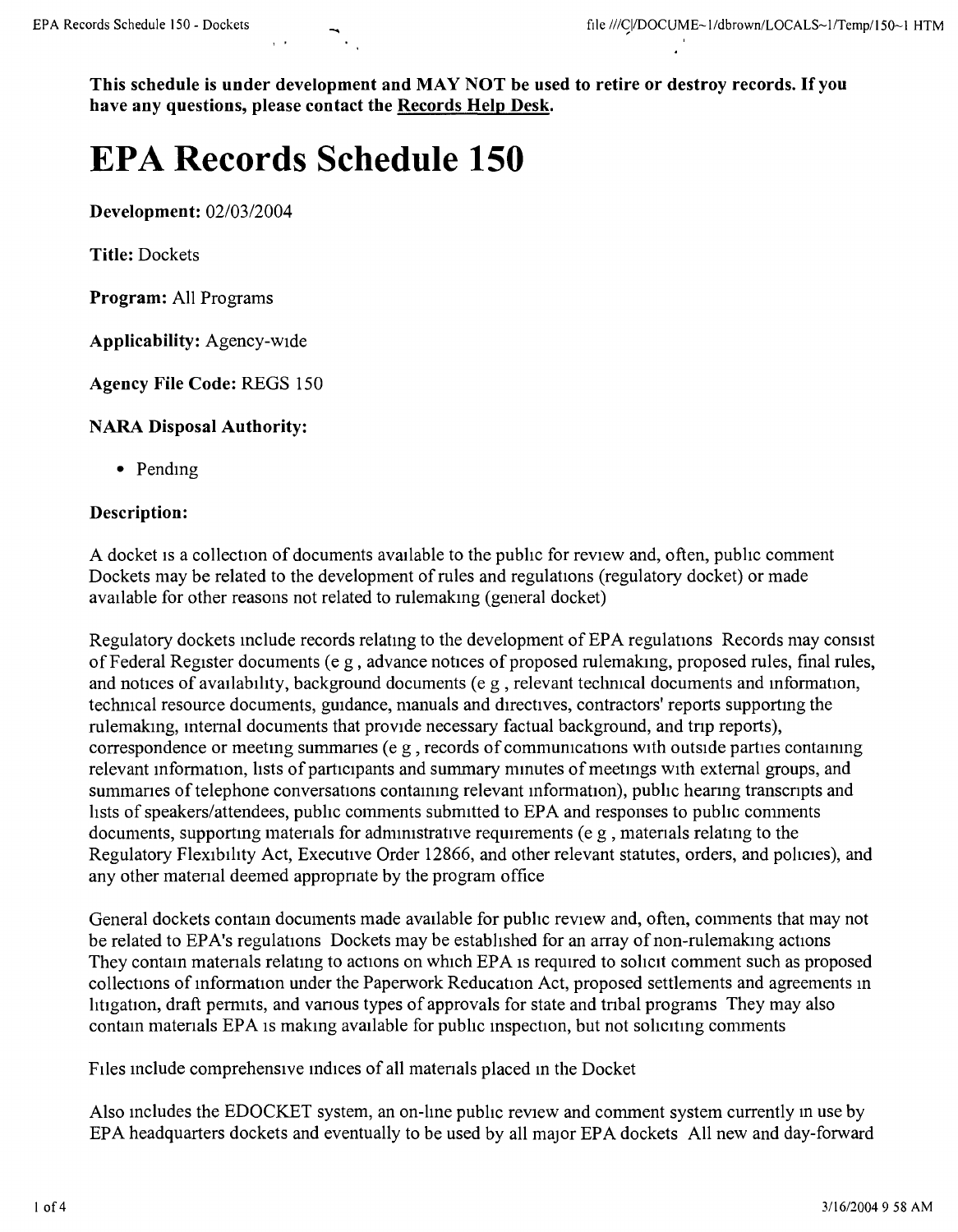dockets are part of the EDOCKET system

. "

Excludes The eRulemaking system which will be scheduled separately

# Disposition Instructions:

Item a: Record copy of final docket

- Disposable
- Close file after publication of rule or close of docket If docket is in paper, retire to certified records center 3 years after file closure then destroy 20 years after file closure If docket IS electroruc, keep 20 years then delete

Item b: Record copy of inactive, nonfinal docket, and documents of short-term value

- Disposable
- Close file 5 years after last activity If documents are paper, retire to certified records center after file closure Delete/destroy 5 years after file closure

Item c: Electronic copies created with word processing and electronic mail applications

- Disposable
- Delete when record copy is generated

Item d: EDOCKET system - software

- Disposable
- Delete when superseded or no longer needed

Item e: EDOCKET system - documentation

- Disposable
- Keep for 2 migration cycles, then delete

Item f: EDOCKET system - e-mail identification and verification data

- Disposable
- Delete after venfication

Arrangement: Arrangement varies but usually numerically by docket number

Type of Records: Case files

Format: Paper, Microform, Electroruc, Physical objects

#### Functions Supported: Regulatory Development

#### Specific Restrictions:

• None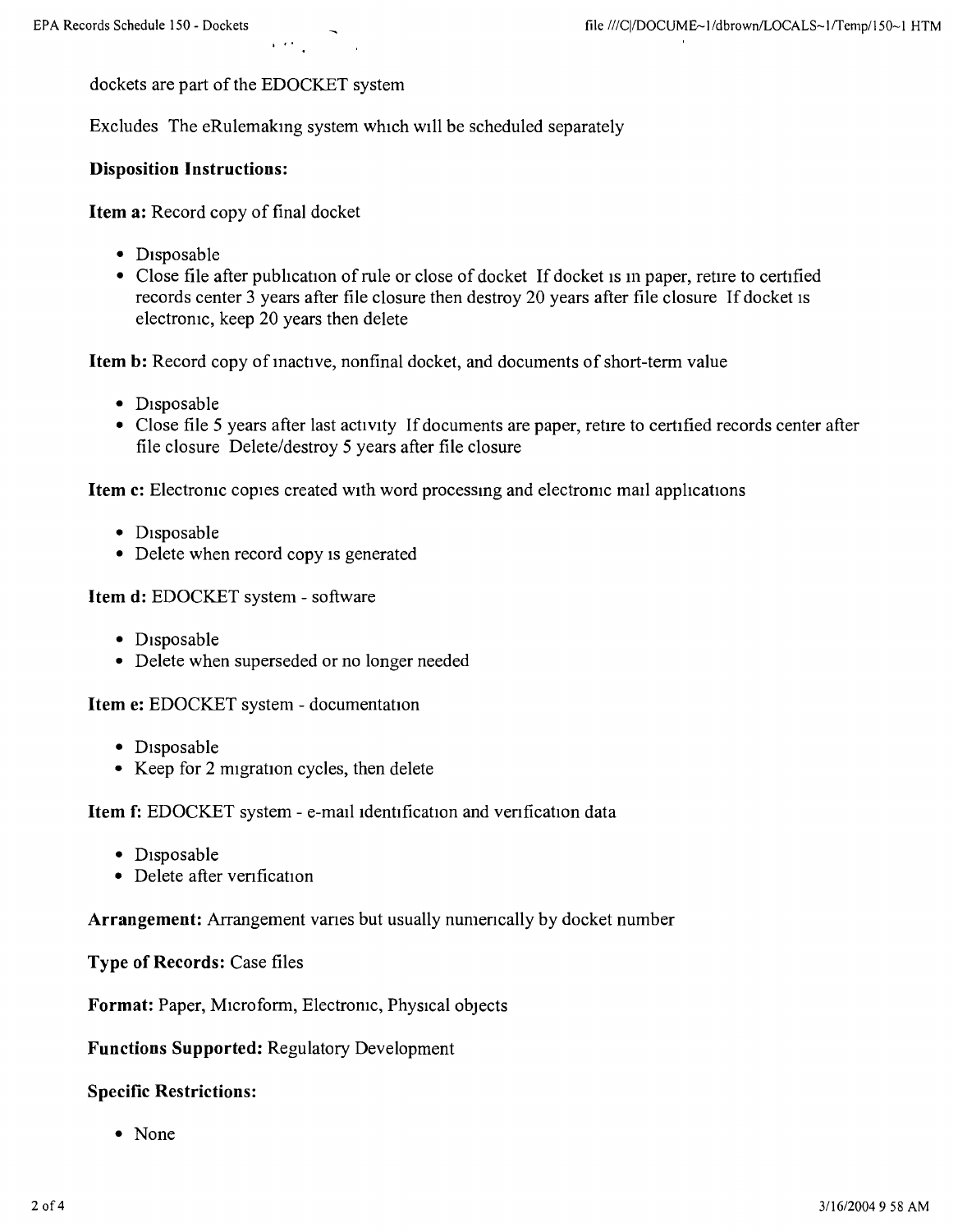## Specific Legal Requirements:

• Vanes by statute

## Reasons for Disposition:

Rulemakmg dockets were previously approved as permanent documents (N1-412-94-2124) The schedule has been expanded to mclude other types of dockets mcludmg those that never become final The proposed disposition of 20 years for final dockets and 5 years for inactive, nonfinal, or documents of short-term value meets EPA's busmess needs

#### Agency-wide Guidance:

If documents are scanned, destroy paper after quality assurance is complete

Examples of documents of short-term value covered in Item b mclude notices announcmg availabihty of pubhcations, changes m contractors, requests for potential participants to serve on comnuttecs, changes m meetmg locations, and locations of govemment buildings

If materials are submitted to EDOCKET and the approved retention of those materials is longer than the retention in this schedule, the record copy of the materials are to be retained by the submitting office in accordance with their approved schedule For example, if a copy of the administrative record for a land disposal permit is submitted to the EDOCKET, the submitting office is responsible for maintaining the record copy for the retention approved in schedule 210, item a (30 years after file break)

Other records related to published and unpublished regulations, standards and guidelmes, mcludmg background and deliberative matenal, mamtamed m the sponsonng office are mamtamed m accordance WIth EPA 149

Reference copies can be destroyed when superseded or no longer needed

Other related schedules mclude

- EPA 019 Administrative Records Superfund Site Specific
- EPA 210 Administrative Records Permits
- EPA 294 Administrative Records Pursuant to the Administrative Procedure Act
- EPA 518 Rulemaking Committees

## Program Office Guidance:

#### Custodians:

Office of Environmental Information, Office of Information Collection

- Contact: Constance Downs
- Mail Code:
- Telephone: 202-566-1640
- Location:
- Inclusive Dates: